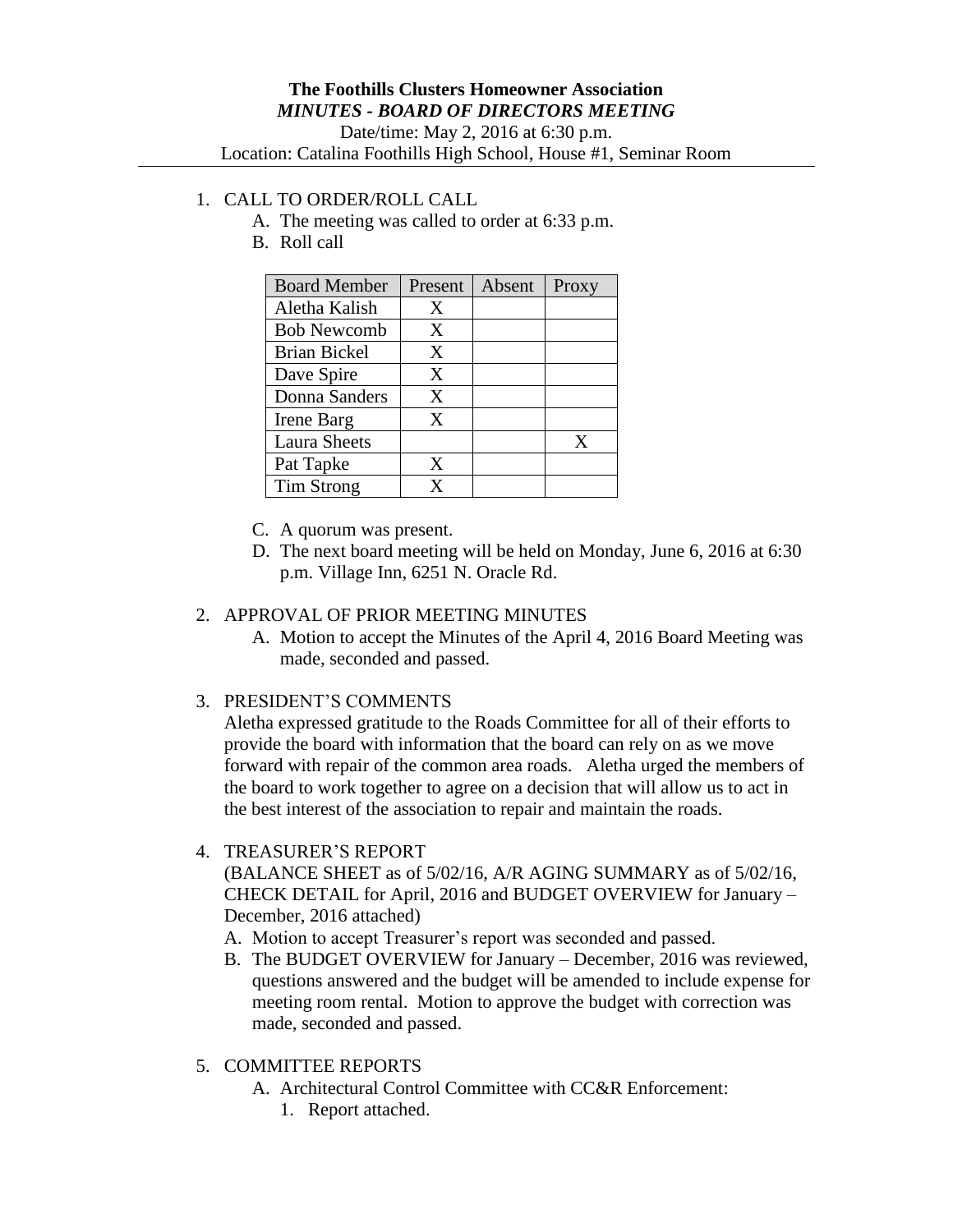- 2. Discussion of fence at Lot 241, 3732 E. Guthrie Mountain. Brian Bickel will provide complete information regarding fence material to the committee.
- 3. Letter to homeowners with white roofs has been submitted to attorney for review. Will report on attorney comments at June meeting.
- 4. The homeowner at 3778 E. Marshall Gulch has not submitted an architectural change request for improvements that are being made to the exterior of the property. It appears that so far everything that has been done would have been approved by the committee but it would be a good idea for approval of the changes to be a part of the association lot file. The committee will continue to monitor the work.
- 5. Motion to accept Architectural Committee report was made, seconded and passed.
- B. Landscape & Roads Committee:
	- 1. Brian Bickel met with Naomi Romano at Pima County regarding creation of a special taxing district. Brian reported that because our cul-de-sac streets do not meet the county standards, our subdivision would not be eligible to create a special taxing district.
	- 2. Irene indicated the Roads Committee had met and was requesting that the board support option 3 as presented in the Psomas Roads Rehabilitation/Renovation Project Report.
	- 3. Discussion of the various options and financing of the financial shortfall for options 3 followed. It was noted that the association has the financial resources to pay for Option 2 (overlay 1-1/2 " on existing pavement)without borrowing money or levying an assessment, however the Psoma report indicates that although this option will improve the ride quality for the first five years, reflective cracking will begin between 3 to 5 years after 1-1/2" overlay and that the pavement will return to the state it is today in year 9. This option will raise the height of the streets by 2-1/2". The cost of raising the utilities manholes is included in the cost estimate. Option 3 (remove and replace existing asphalt pavement and pave with 2.5 inches of asphalt) would require an assessment to be levied on the homeowners to pay for the shortfall between the cost of option 3 and the current resources of the association. The Psoma report indicates that performing a complete replacement will give the association a pavement design life of 20 years, but with proper maintenance FCHOA should be able to achieve 30 or more years of pavement life. NOTE: ALL COST ESTIMATES IN THE ENGINEERING ASSESSMNET ARE FOR PAVEMENT CONSTRUCITON ONLY. Costs associated with raising survey markers, tapering connections to existing driveways, mitigating vegetation encroachment, permit fees, etc., will not be known until we go out for competitive bids.
	- 4. If an assessment is required the obligation to pay the assessment becomes the personal obligation of the person who is the owner of the property at the time when the assessment falls due. Discussion followed that this imposes an unfair burden on current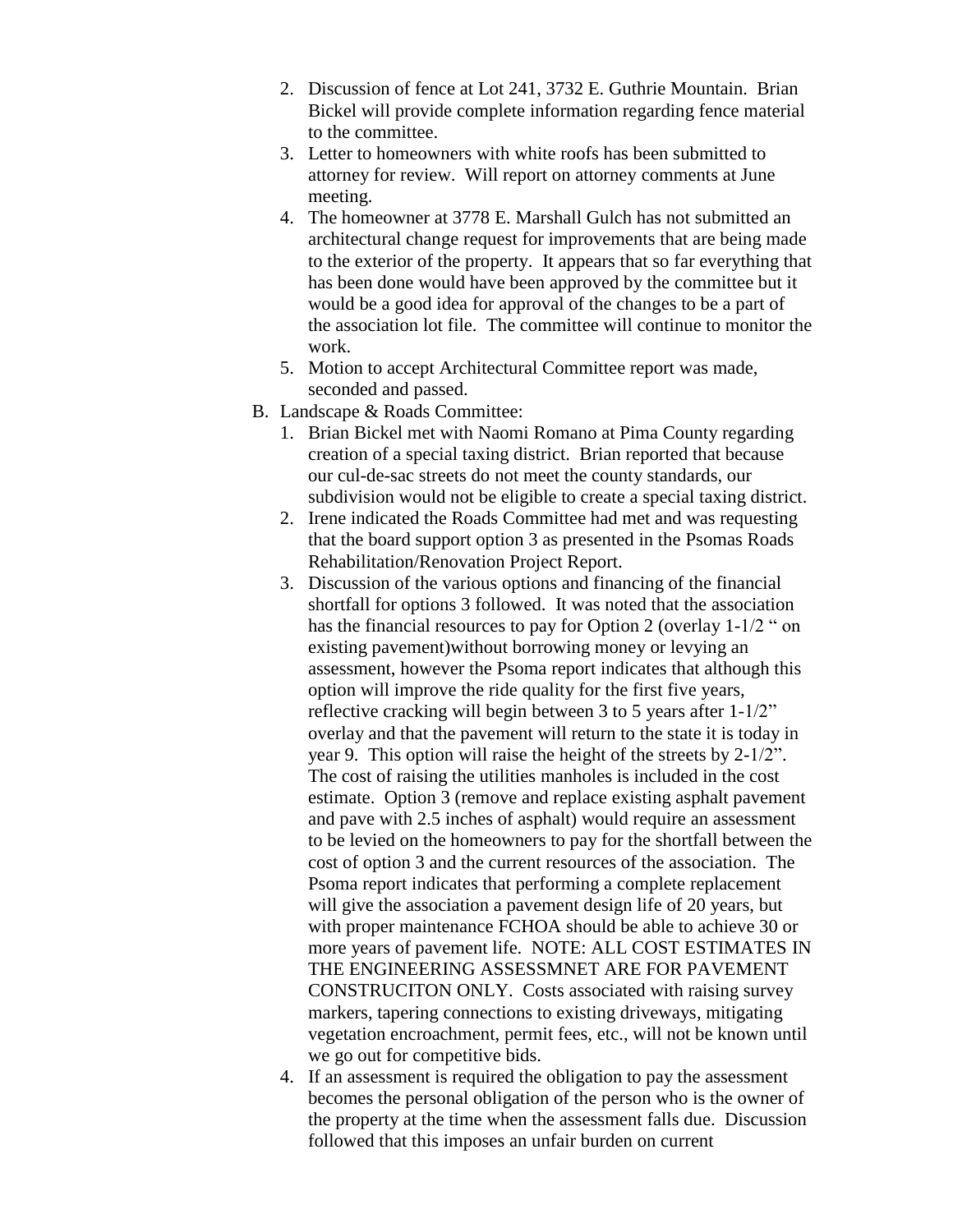homeowners who may not plan to remain in their homes in the Foothills Clusters for 20+ years to benefit from the improvements for which they are being required to pay. Noted that the improved cul-de-sac streets would be a selling point for potential purchasers of homes in Foothills Clusters.

- 5. If the board decides to move forward with Option 3, the board recognizes that not all homeowners will be able to pay for an assessment in a lump sum and that the association will need to borrow funds to finance the project.
- 6. In order to borrow funds Article XI of the Articles of Incorporation which states, "The highest amount of indebtedness or liability, direct or contingent to which this corporation shall subject itself at any time is FIFTY THOUSAND DOLLARS (\$50,000.00)." will have to be amended. Pursuant to Article X of the Articles of Incorporation, "Amendments of these Articles shall require the assent of seventy-five (75) percent of the entire membership and must be recorded." The process to obtain signature from 75% of homeowners can be done by petition.
- 7. If a petition is to be circulated by the board asking homeowners to approve a change to the Articles of Incorporation, the board will need to have a cost estimate of the proposed project. Motion to move forward with bid specs for options 3 and 4 if the cost is not in excess of \$3,000 was passed at the April 4, 2016 meeting, however the committee determined that the cost would be much higher than anticipated and that the bid would only be good for 60 days. The committee agreed that obtaining a bid at this time is premature.
- 8. Brian Bickel indicated that it will take approximately 30 to 60 days to create the petition, obtain a reasonable informal cost estimate and begin circulating the petition.
- 9. Motion to change the Articles of Incorporation to allow the board the ability to exceed current borrowing cap up to \$750,000 to pay for road improvements was made, seconded and passed. The vote was 8 in favor of and 1 against the motion.
- 10. Distribution and discussion of a survey of the neighborhood streets prepared by Bob Reuss will be tabled until the June meeting.
- C. Business Process Committee: No Report see discussion under Roads Committee.
- D. Communications Committee (No Report):
	- 1. The spring newsletter was submitted to the printer and should be mailed within the next week.
- E. Nominating Committee: No Report.
	- 1. Table until June meeting.
- F. Welcoming Committee:
	- 1. Pat emailed a draft job description for this committee to all board member and asked for feedback.